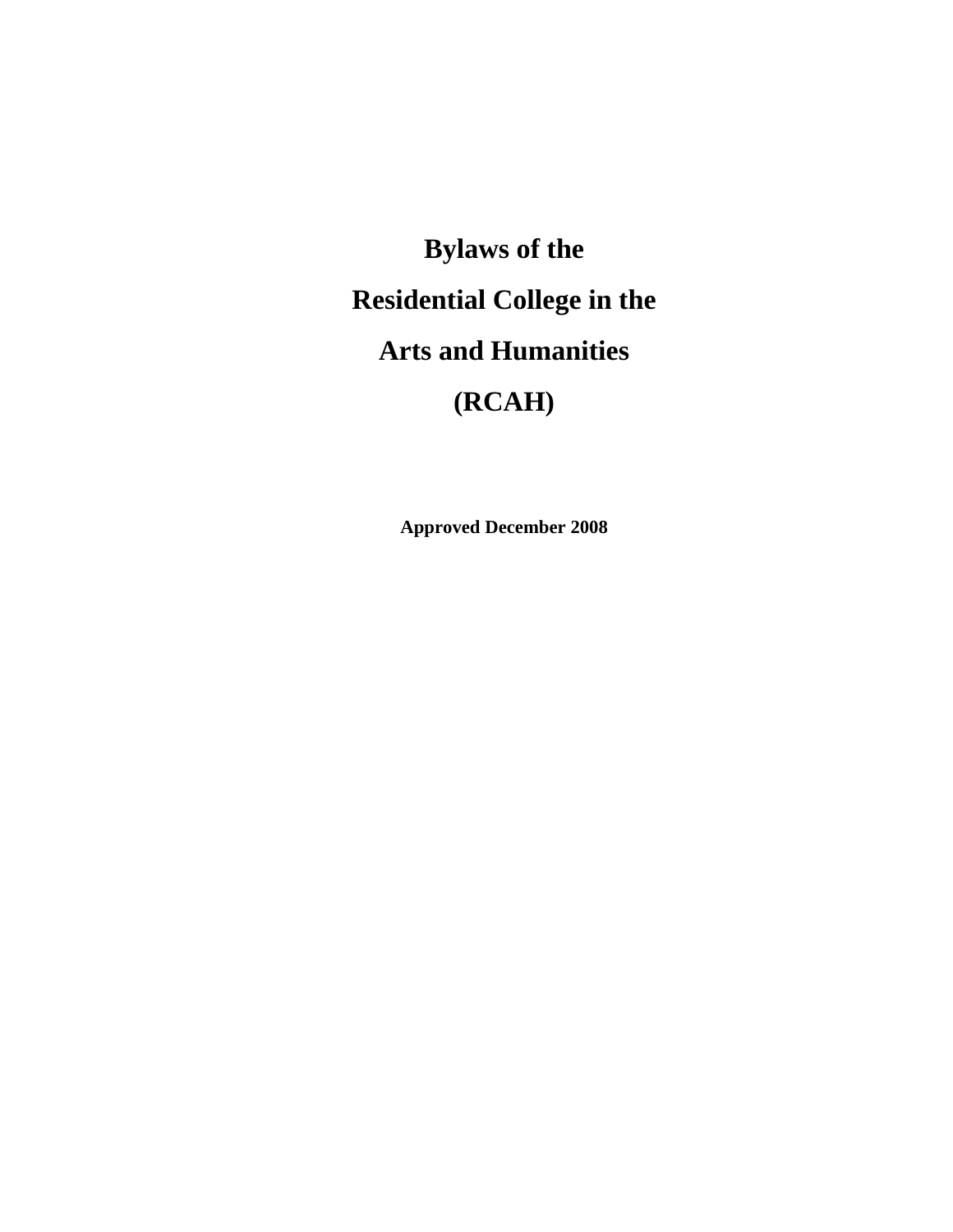# **Bylaws of the Residential College in the Arts and Humanities (RCAH)**

## **Approved December 2008**

These bylaws codify the governance structures for faculty, academic specialists, administrative staff, and students within the Residential College in the Arts and Humanities. Community partners are crucial to the life and mission of the College, and those relationships are described in separate linkage agreements.

The College values the contributions and full participation of every member, especially members of groups that have been historically excluded from the Academy and its decision-making processes.

- I. Membership
	- A. The general membership of the College shall consist of all students in the College, all persons holding academic or administrative appointments in the College, and the Snyder-Phillips Residence Life staff.
	- B. The academic membership of the College in any given academic year shall consist of all faculty and academic specialists who hold a current academic appointment in the College as well as those who are teaching at least one class in the academic year.
	- C. The voting academic membership for all matters except personnel matters shall consist of the academic membership of the College.
	- D. The voting academic membership for personnel matters shall consist of tenure-system faculty with approximately a 50% or greater appointment in the College (including joint appointments).
	- E. The students of the College are those listed on the current student roster maintained in the RCAH dean's office. These students comprise the eligible student voting body of the College.
	- F. The chief executive officer of the College is the dean.
- II. College Assembly
	- A. At least once every academic year, the general membership of the College shall meet in a College Assembly (CA) to discuss matters of concern to the College and, if it so chooses, to make recommendations to the College Academic Committee and the dean.
	- B. The agenda for the CA shall be created by the Faculty Advisory Committee (FAC) in collaboration with student representatives. Notice indicating these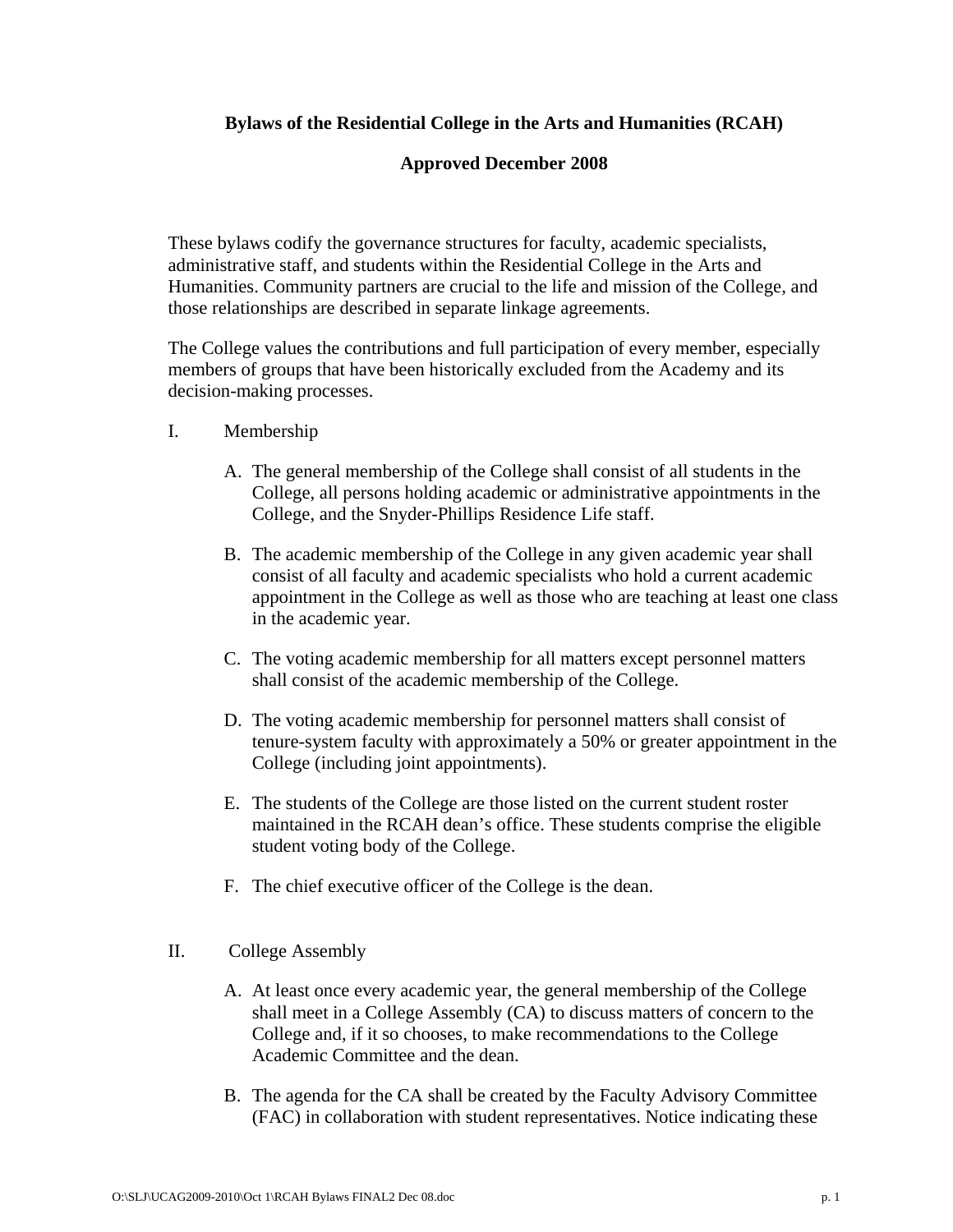meetings shall be distributed to the general College membership and the student governing body in a timely fashion.

- III. College Academic Committee (CAC)
	- A. The College Academic Committee (CAC) consists of the academic members of the College.
	- B. The CAC advises the dean on all College matters that come before it except for curricular decisions, for which it bears shared responsibility with the dean.
	- C. The CAC shall meet at least once each semester. The meetings shall be conducted under Robert's Rules of Order Revised unless otherwise specified by these bylaws.
	- D. Student representatives may be invited to attend CAC meetings and students may request representation at a CAC meeting. Student representatives shall be selected under procedures specified in the RCAH student governance bylaws.
	- E. Residence hall staff may be invited to attend CAC meetings.
	- F. Student representatives, residence hall staff, and others who are invited to attend a CAC meeting shall have voice but not voting privileges.
	- G. Meetings of the CAC shall be chaired by the dean or by her/his designee.
	- H. The role of secretary shall rotate from meeting to meeting alphabetically among the faculty. The secretary shall prepare the minutes and, with the dean, distribute them to CAC members and transmit a copy to the College student governing body.
	- I. A quorum shall be defined as larger than half the voting academic membership of the College as defined in Section I.D.
	- J. The Faculty Advisory Committee and the dean shall consult in preparing agendas and choosing dates for CAC meetings. Notice indicating the time, place, and agenda of a meeting shall be transmitted to CAC members and to the College student governing body in a timely fashion. No matter shall be voted on unless it is on the agenda. Votes shall be decided by simple majority of those present and voting, unless otherwise specified in these bylaws or in Robert's Rules of Order Revised.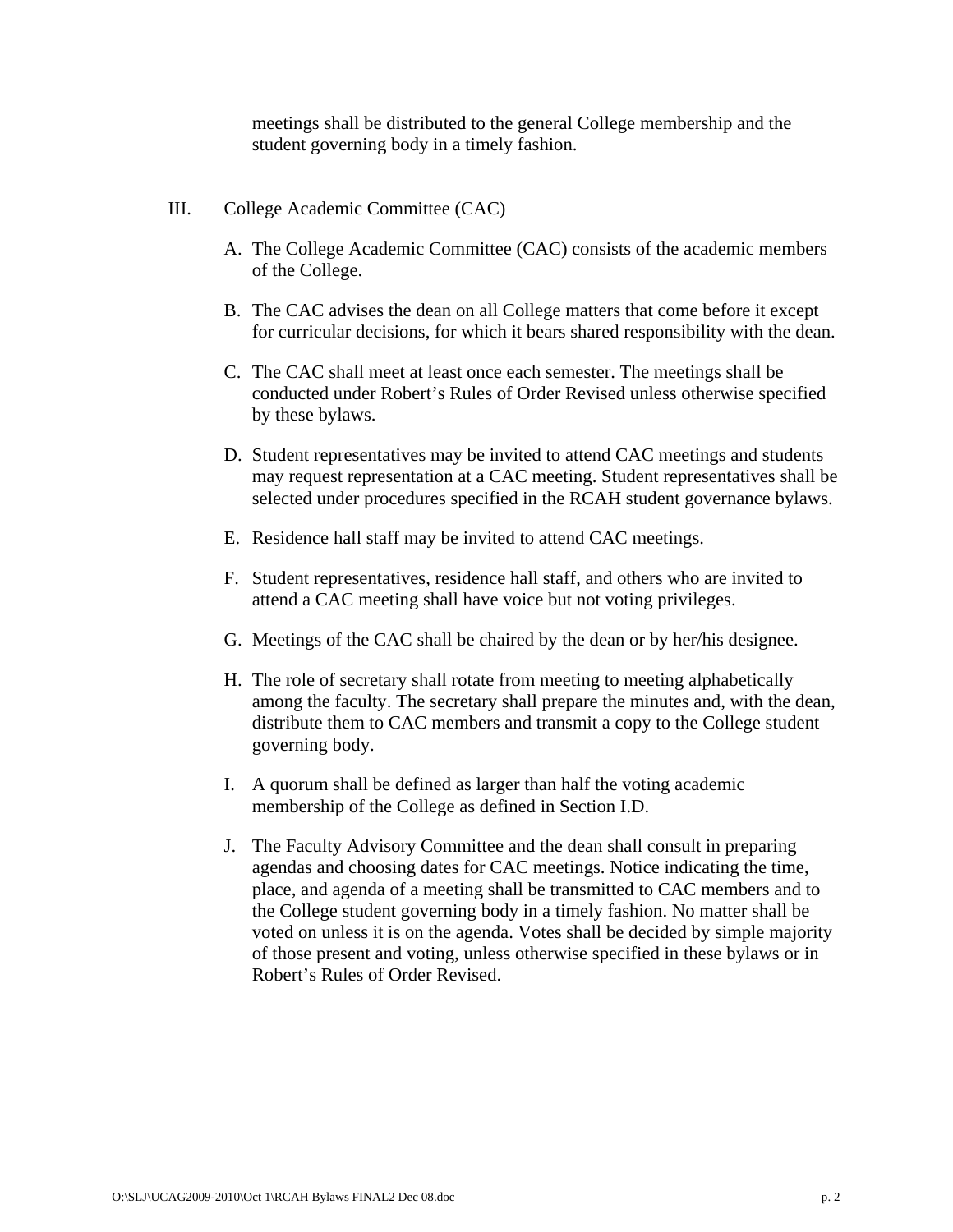## IV. Standing Committees

# A. Guidelines

- 1. A standing committee is one whose function requires permanent continuity to enable the smooth operation of the College. Each fall the dean will convene the first meeting of each standing committee within 30 days of the start of the academic year.
- 2. Subcommittees may exist at the discretion of the parent committee. Subcommittees shall report only to the parent committee.
- 3. The standing committees of the College are the Faculty Advisory Committee (FAC), the Educational Policy Committee (EPC), and the Reappointment, Tenure, and Promotion Committee (RTPC).
- B. Faculty Advisory Committee
	- 1. The Faculty Advisory Committee (FAC) shall consist of four tenuresystem faculty members whose appointments are approximately 50% or more within the College, including at least one tenured and one nontenured faculty member. All members have the duty to act in the interests of the College as a whole.
	- 2. The FAC is advisory to the dean. The FAC shall meet normally with the dean, who serves ex officio, but may meet without the dean if either so desires. Others can be invited, on an ex officio basis, to attend meetings in relation to specific topics under discussion.
	- 3. The FAC also must meet at the request of any one of its members or at the request of the dean.
	- 4. The FAC shall keep minutes of its meetings and distribute them in a timely fashion to all faculty and academic specialists.
	- 5. Members of the FAC shall be elected for two-year terms by tenure-system faculty whose appointments are approximately 50% or more within the College. Elections shall be by mail ballot under the supervision of the existing FAC. The election shall be held during the spring semester and members shall take office at the conclusion of spring semester. If possible, members shall be elected so that their terms overlap, i.e., two one year and two the next.
	- 6. The FAC shall meet with student representatives to prepare the agenda for the General College Assembly (see Section II) and discuss other matters.
	- 7. At any time student representatives or other general members of the College as described in I.A. can request that an item be put on the FAC agenda and that they be allowed to be present to discuss that item.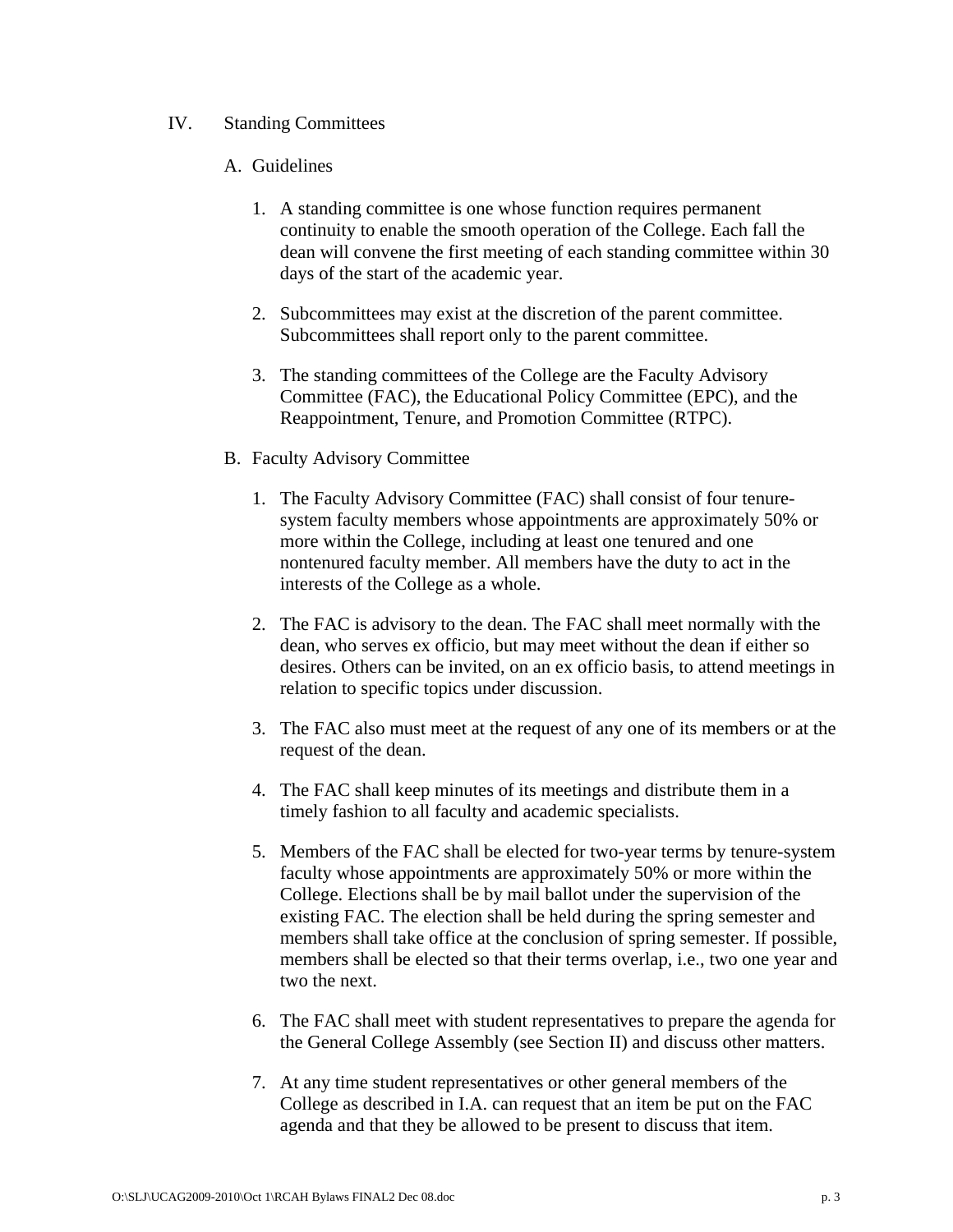- 8. The FAC shall take office at the conclusion of spring semester. It shall elect its own chair. Three members of the FAC shall constitute a quorum. If faculty vacancies occur on the FAC, they shall be filled according to procedures determined by the faculty member(s) of the FAC remaining in office, and if no faculty members remain in office, by an election supervised by the dean.
- 9. The duties of the FAC shall include:
	- a. The FAC shall organize faculty representation on the standing committees in accordance with the procedures for each committee stipulated in these bylaws.
	- b. The FAC shall organize and hold an election for membership on the Reappointment, Tenure, and Promotion Committee and the Educational Policy Committee during spring semester. This election should be carried out as follows:
		- i. RTPC: The FAC lists all eligible tenured faculty on a mail ballot and distributes it to the voting faculty for personnel matters; each faculty member votes for three.
		- ii. EPC: The FAC solicits nominations and self-nominations from the eligible tenure-system faculty. The FAC makes up a mail ballot and distributes it to the eligible tenure-system faculty in a timely fashion with a seven-day deadline for its return.
	- c. The FAC shall make certain that there is RCAH faculty representation on all University committees on which the College is expected to be represented. (See IV.D.4 regarding UCC representation.)
	- d. The FAC shall discuss matters of concern to the College. It shall advise the dean on minor matters and refer decision on major matters to the CAC without undue delay. A matter is major if the FAC by majority vote deems it to be so.
	- e. The FAC shall advise the dean on the recruiting and hiring of instructional, co-curricular, and administrative staff.
	- f. The FAC shall arrange for review of the College bylaws at intervals not to exceed five years, or as mandated by Section 2.2.2., MSU Bylaws for Academic Governance (UBAG).
	- g. The FAC shall consult with the dean on the structure of annual budgets. The dean shall promptly convene a meeting with the FAC to inform the FAC about budget developments when they arise.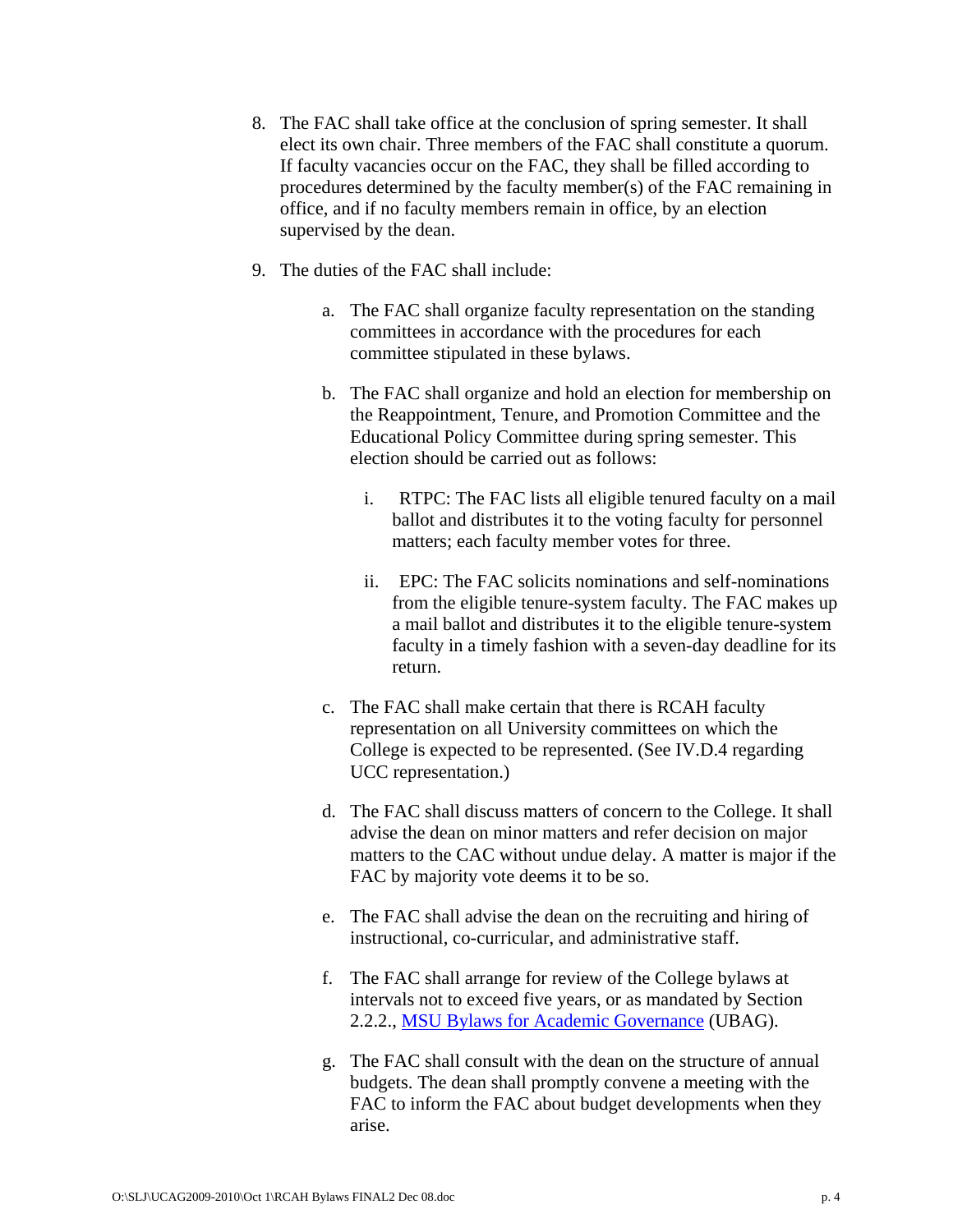- h. The FAC shall share responsibility with the provost to determine procedures for the review of the dean (Section 2.1.4.1., MSU Bylaws for Academic Governance) and procedures for the selection of a dean when a vacancy occurs.
- C. Reappointment, Tenure, and Promotion Committee
	- 1. The Reappointment, Tenure, and Promotion Committee (RTPC) shall consist of three tenured faculty members whose appointments are approximately 50% or more within the College. The dean shall serve ex officio.
	- 2. The RTPC shall advise the dean on reappointment, tenure, promotion, and annual merit reviews of College faculty.
	- 3. The term of service on the RTPC shall be two years, renewable.
	- 4. The RTPC shall select a chair annually.
	- 5. The RTPC shall meet as soon as information is available regarding who shall be considered for reappointment, tenure, or promotion in order to establish a schedule of meetings. The meeting schedule shall take into account the dean's established deadlines for submission of materials to the provost.
	- 6. All proceedings and all documents handled and produced by the RTPC shall be maintained as confidential, with copies on file in the Office of the dean.
- D. Educational Policy Committee
	- 1. The Educational Policy Committee (EPC) shall consist of three tenuresystem faculty whose appointments are at least approximately 50% within the College, at least one of whom is tenured. The dean and/or his designee shall serve ex officio.
	- 2. The term of service on the EPC shall be two years, renewable for a third year.
	- 3. The EPC shall meet at least once each semester.
	- 4. The College representative to the University Curriculum Committee shall be a tenure-system faculty member who is serving on the EPC. If there is more than one serving, they can draw straws to determine who will be the College representative to the UCC. This person shall also serve as chair of the EPC.
	- 5. Others, including RCAH students, may be invited on an ex officio basis to attend EPC meetings in relation to specific topics under discussion.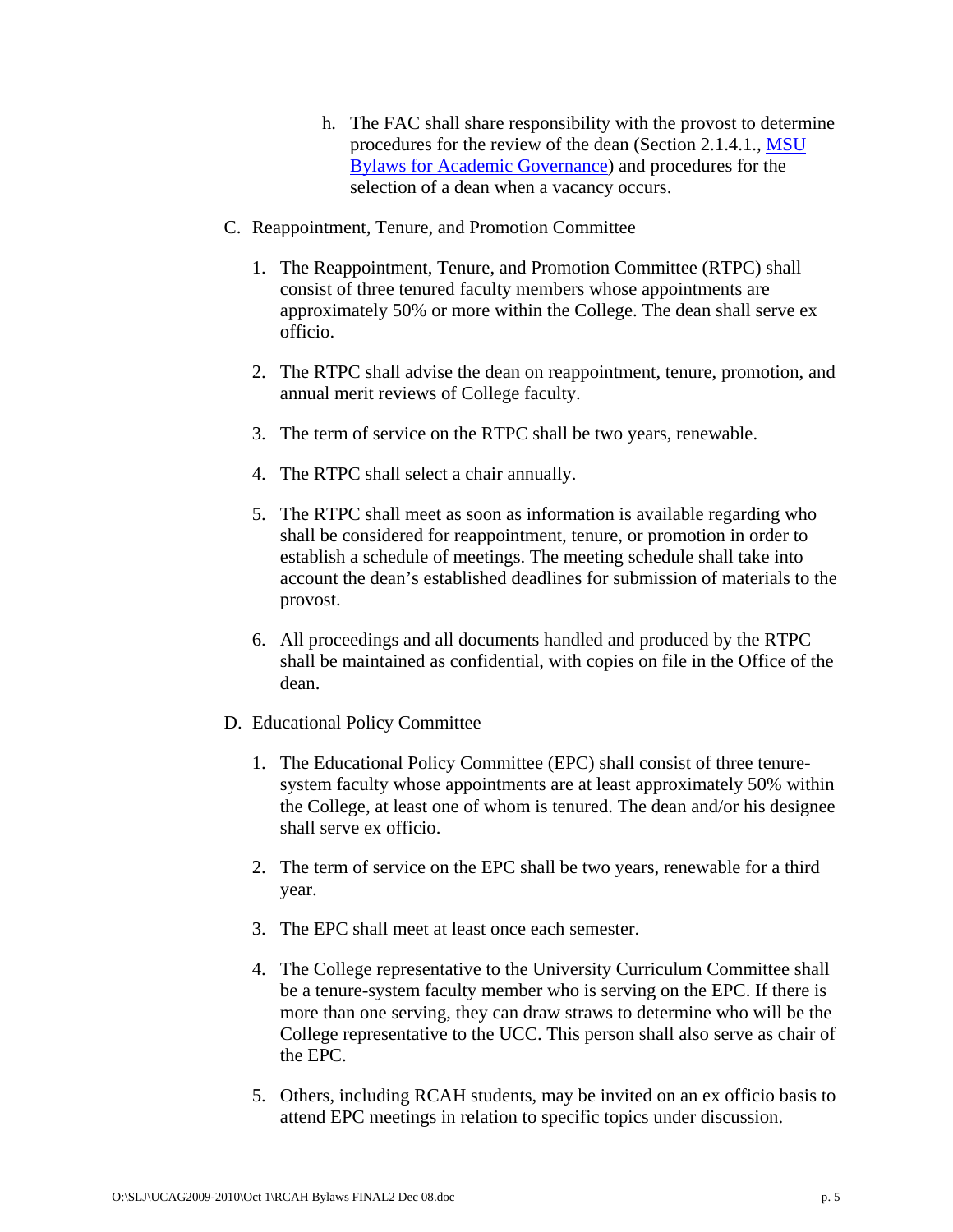- 6. The EPC advises the dean, the FAC, and the CAC regarding all College curricular and co-curricular matters.
- 7. The EPC considers, reviews, and assesses the College curricular and cocurricular activities.
- 8. The FAC shall consult with the dean and with the faculty to select EPC members. Section IV.B.9.b.ii specifies procedures for selection.
- 9. Nonmembers of the EPC may attend open meetings as observers. They may be given voice, if recognized by the chair with the consent of the EPC, but no vote.
- 10. The EPC shall have the power to call closed executive sessions.
- 11. The EPC chair shall formulate an agenda for each meeting. The agenda for each EPC meeting shall be posted in a central location and/or distributed by email to the general membership of the College and the student representatives in a timely fashion.
- 12. The EPC agenda shall include items submitted by EPC members, the FAC, the CAC, the CA, RCAH faculty, the dean, or College students. Those who submit items may be invited to participate in the EPC's deliberations on that item.
- 13. Minutes of EPC meetings shall be distributed to the general membership of the College and the student representatives. Copies shall be kept on file in the office of the dean.
- 14. The chair of the EPC shall inform the FAC when there are items to place on the CAC agenda.
- 15. The chair of the EPC shall provide the dean with an annual report at the end of each academic year.
- 16. The EPC shall consider curricular changes according to the following procedure:
	- a. Curricular changes may be proposed by any academic member or student of the College.
	- b. Proposals for curricular changes will be submitted in writing to the EPC chair, who will circulate the proposal to committee members in a timely fashion.
	- c. Proposed changes will be considered at the next EPC committee meeting. The committee will determine if additional materials are required and if the presence of the proposer is required to answer questions.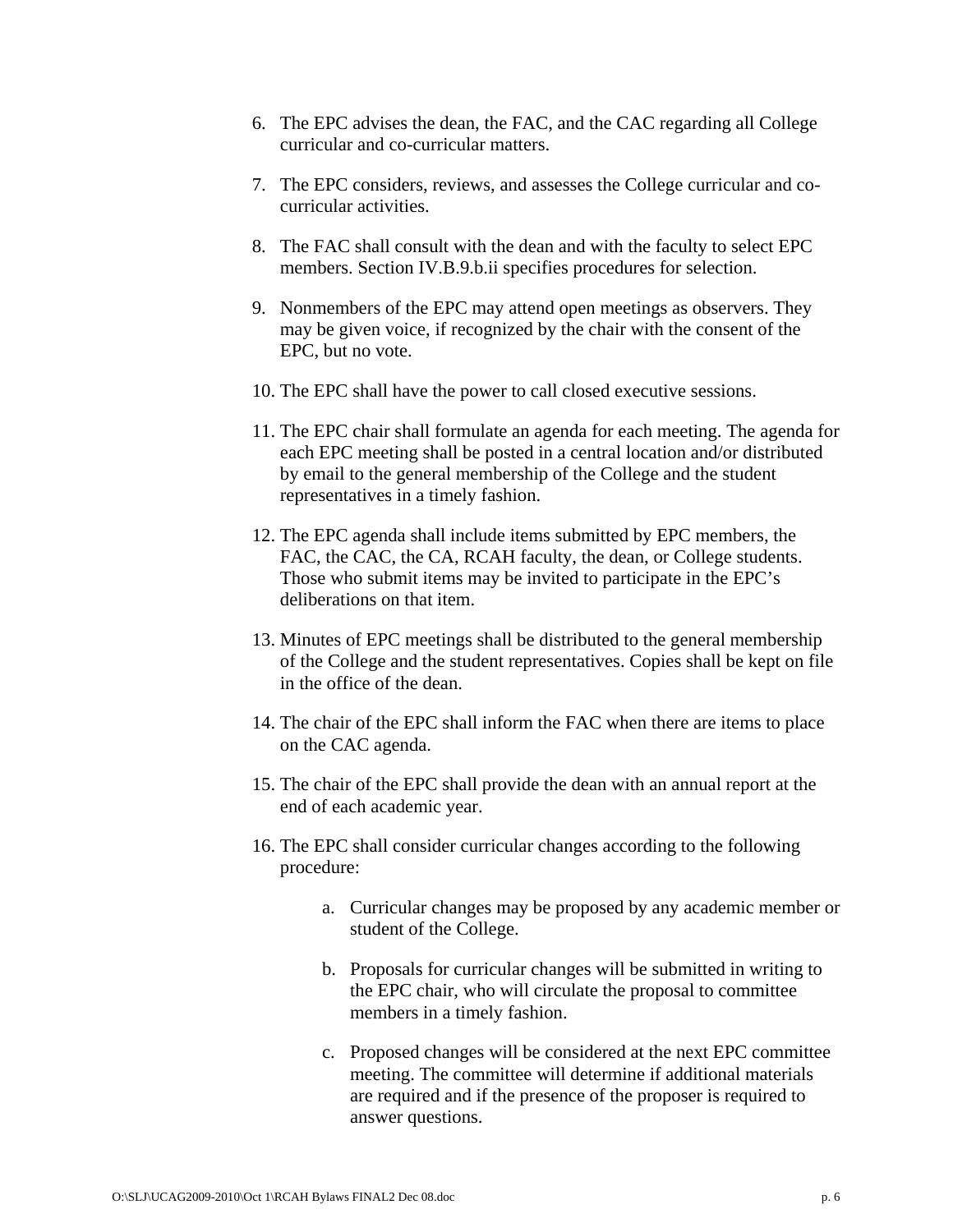- d. If necessary, the EPC will consider any requested additional materials and meet with the proposer at the next EPC committee meeting.
- e. Based on their review of the materials, the EPC will formulate a recommendation to be presented to the CAC.
- f. The EPC will request the FAC to place the proposal on the agenda for the next CAC meeting and forward its recommendation to the CAC via the PAC.
- g. At the next available meeting of the CAC, the EPC will present its recommendation, to be voted upon by the CAC.

#### E. Ad Hoc Committees

1. Ad hoc committees shall be formed as deemed appropriate by the dean, the CAC, or the FAC. The entity creating the committee shall designate its charge and convener, with the approval of the dean. At its first meeting, each ad hoc committee shall elect its chair and so inform the dean.

### V. RCAH Student Governance

A. Students will have representation on College committees as specified above and in accordance with RCAH Student Governance Bylaws.

#### VI. Dean

- A. The dean shall be responsible for educational, research, service, outreach, and engagement programs; budgetary matters; physical facilities; and personnel matters in her/his jurisdiction, taking into account the advisory and collaborative procedures specified in these bylaws and by MSU bylaws
- B. The dean has the authority to create, in consultation with faculty, positions as necessary for the administration of the College.
- C. The dean's office is responsible for keeping on file all minutes of the College Assembly, the CAC, and other committees.
- D. The dean may appoint such committees as may be necessary for carrying out his/her duties and responsibilities and for which no other provision is made.
- E. College voting faculty for personnel matters (i.e., those with approximately a 50% or more tenure-system appointment in the College) shall have shared responsibility with the provost to determine procedures for the selection of a dean to be nominated by the provost. These procedures shall conform to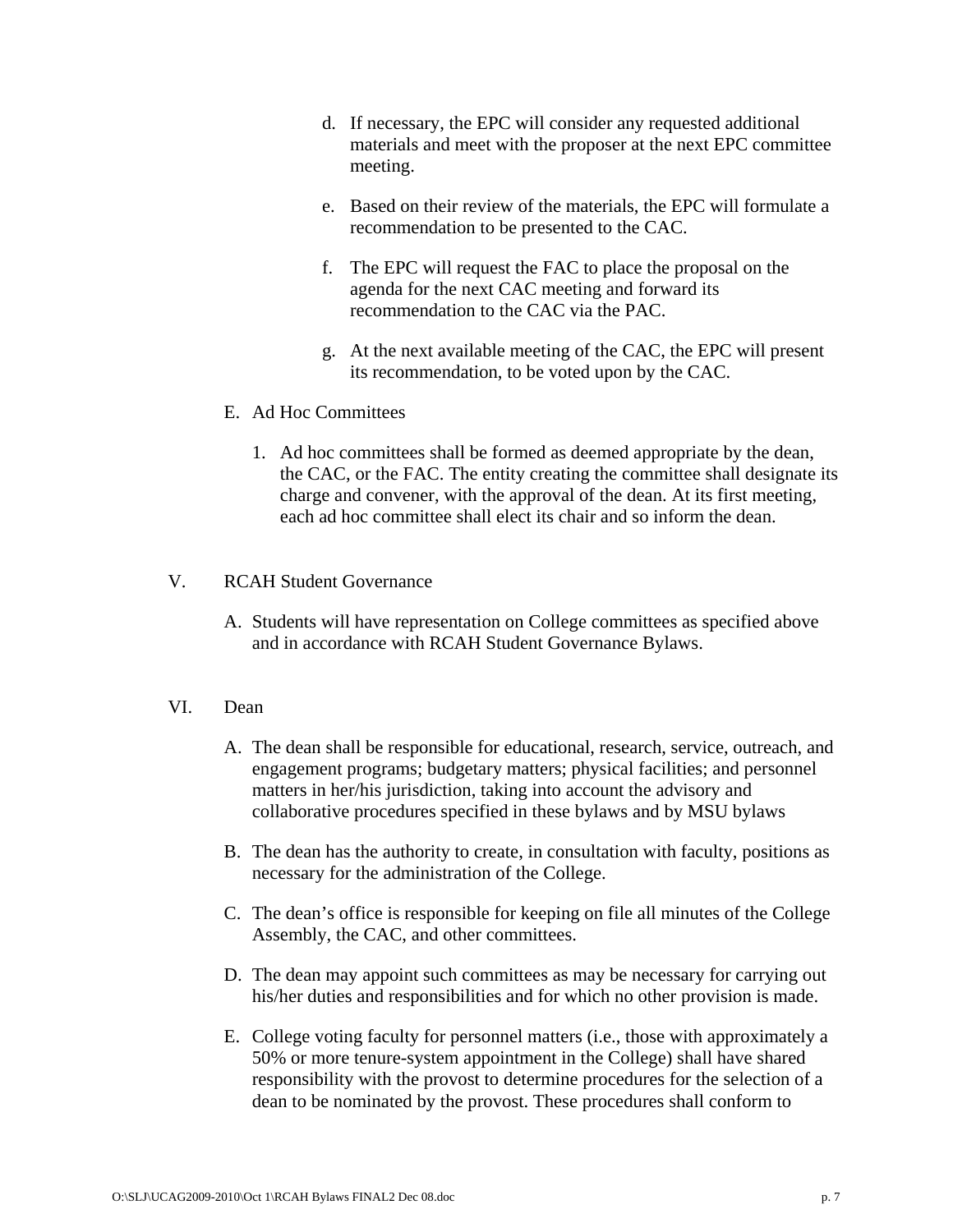regular MSU hiring regulations, including diversity and inclusion provisions. (Section 2.1.3.2., MSU Bylaws for Academic Governance)

- 1. As soon as it is known that a vacancy will occur in the deanship, the Faculty Advisory Committee shall set up a Dean Selection Committee (DSC) with the following composition:
	- a. Four faculty representatives elected by the voting faculty for personnel matters from the body of voting faculty for personnel matters. The FAC shall formulate the mail ballot so that there will be a balance of senior and junior faculty represented on the committee.
	- b. One MSU faculty member with vote selected from outside the College by the provost.
	- c. One student representative with vote selected by the College student governing body.
- 2. Dean Selection Committee Procedures
	- a. The DSC shall meet at a time and place arranged by the FAC and shall organize itself by selecting a chairperson and a secretary from among its members.
	- b. The DSC shall meet with the provost for discussion as early as possible.
	- c. The DSC shall prepare a standard nomination form with space for the name of the nominee, reasons for the nomination, and the signature of the nominator. Copies of this form shall be distributed to the general membership of the College and all RCAH students, with a deadline to submit it to the Selection Committee.
	- d. Nominations also may be obtained from a general posting of the vacancy.
	- e. The DSC shall evaluate the nominations it receives and prepare a slate of those who in the Committee's judgment are best qualified to serve as College dean. The DSC may consult the provost about the slate before presentation.
		- i. The College voting faculty for personnel matters shall rank the slate of candidates by preferential balloting and return the ballots to the DSC by a date set by the DSC.
		- ii. The DSC shall submit the results of the balloting along with its recommendation to the provost.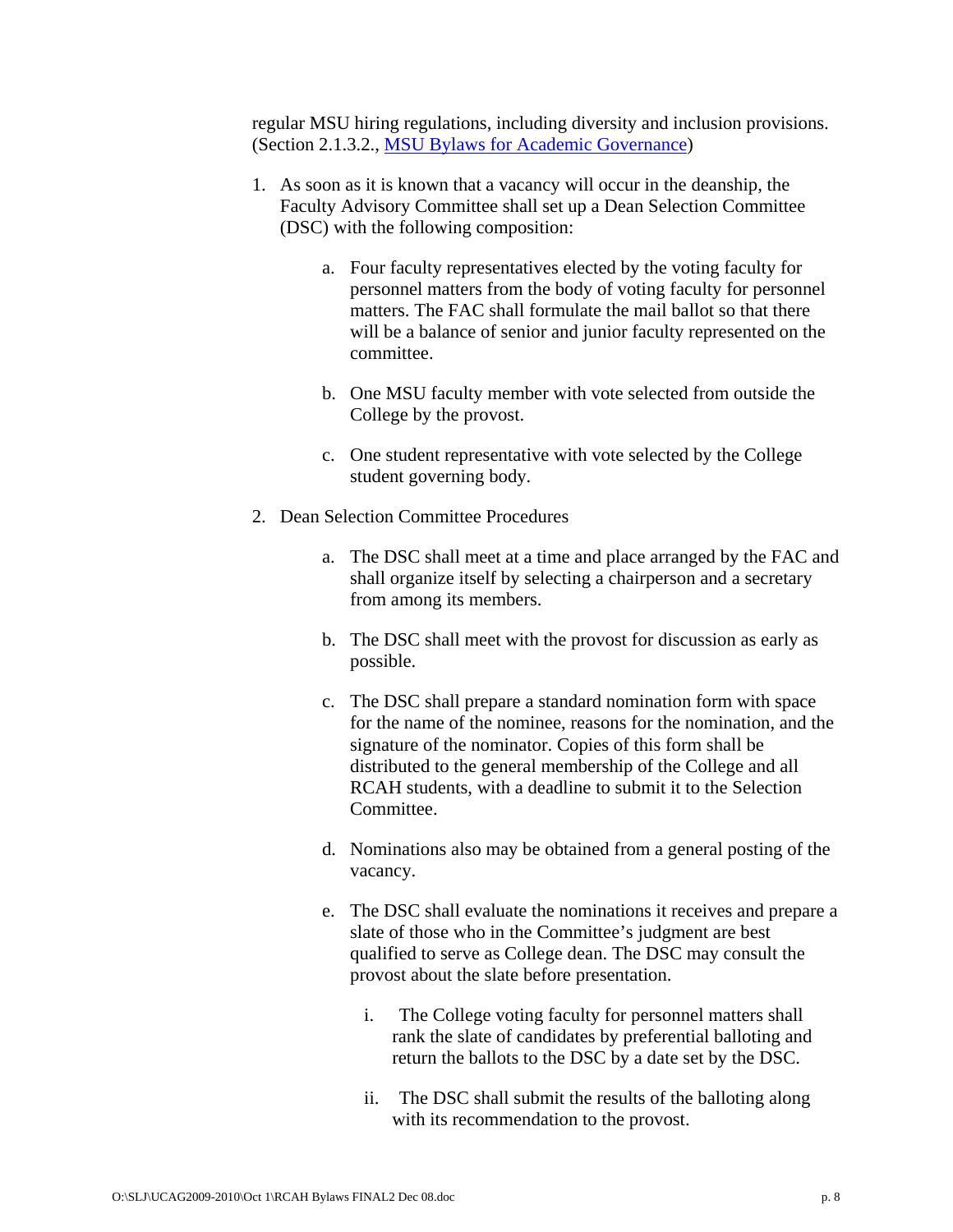- F. At regular intervals not to exceed five years, a general administrative review of the dean shall be conducted in consultation with the provost by a review committee comprised of the FAC and two student representatives determined by the student governing body. The FAC shall share responsibility with the provost to determine procedures for the review of the dean (Section 2.1.4.1., MSU Bylaws for Academic Governance).
- VII. Faculty Search Procedures
	- A. The dean and all members of the College shall conduct all tenure-system searches in accord with University policies and procedures.
	- B. The FAC, in consultation with the dean, shall constitute a Search Committee from among the tenure-system faculty.
	- C. The Search Committee shall establish its procedures in consultation with the FAC and the dean, including but not limited to formulation, approval, and dissemination of the job description; timelines; review of applicant files; external review letters; types of conversations and interviews; campus visits; and soliciting evaluations of the candidates.
	- D. The Search Committee will present its recommendations to the CAC and, in writing, to the dean.
	- E. Information on new faculty appointments will be provided by the dean to faculty and students in an appropriate and timely manner.
- VIII. Reappointment, Tenure, Promotion, and Annual Merit Review Procedures
	- A. Policies and timetables regarding Reappointment, Tenure, Promotion, and Annual Merit Review can be found in the RCAH policy statement entitled "Residential College in the Arts and Humanities Policy for Reappointment, Tenure, Promotion, and Annual Merit Review" and the **MSU Faculty** Handbook.
- IX. Faculty Grievance Procedure (see MSU Faculty Handbook IV. Academic Human Resources Policies, Faculty Grievance Procedure)
- X. Student Grievance Procedure
	- A. Procedures for student grievances can be found in the policy statement entitled "Academic Grievance Hearing Procedures."